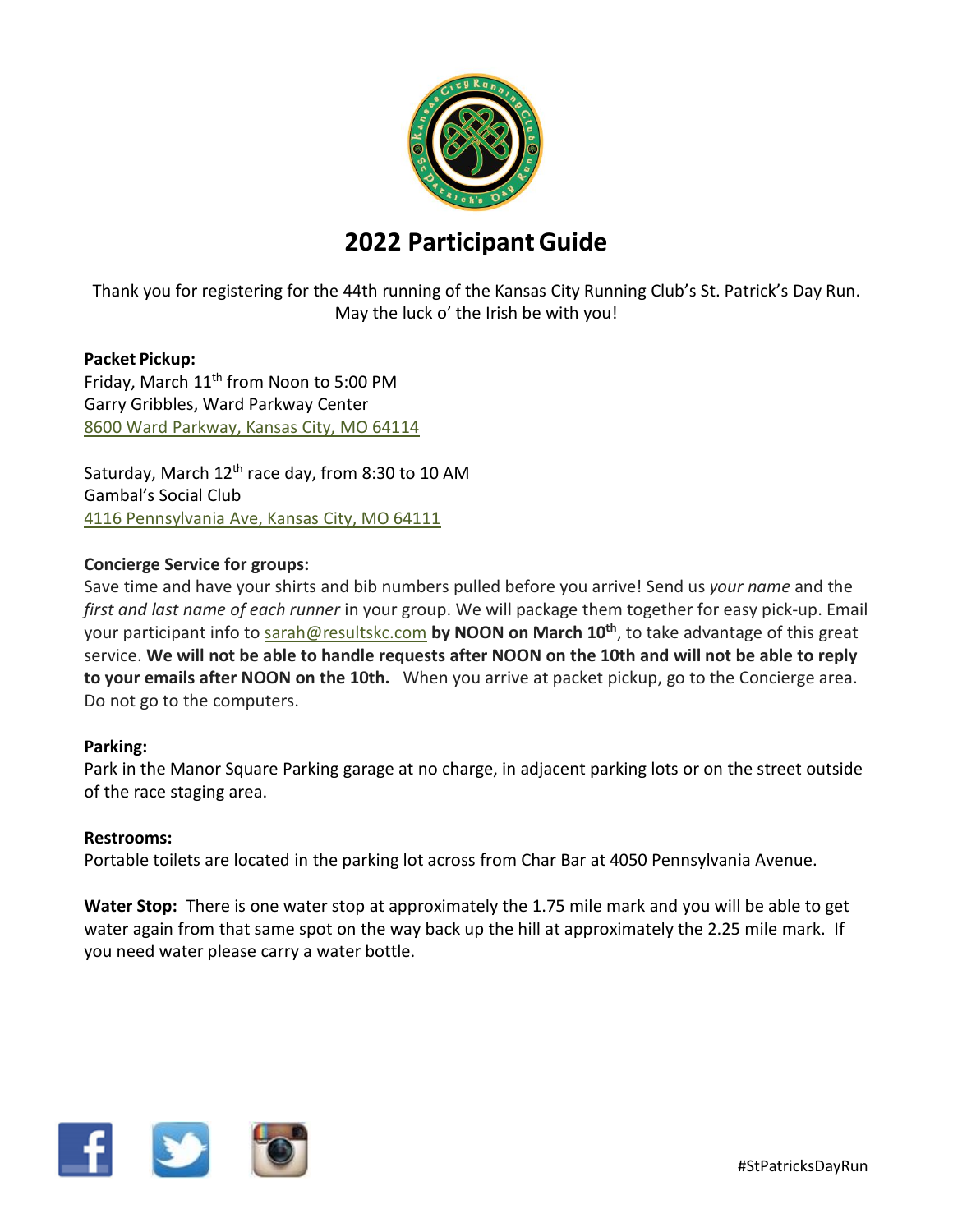#### **Schedule:**

9:45 – Little Leprechaun Run 9:50- Bagpipes with the Kansas City Ararat Shrine 9:55am When Irish Eyes are Smiling Sing Along, National Anthem and Present Colors 10:00am Elite Runners Start any runner at a 7:30 min or under pace 10:01am Runners and Walkers Start runners over 7:30 min pace and walkers 10:20am Post Race Festival starts (adjacent to the finish line)

#### **Start/Finish:**

Runners and Walkers will start just south of the intersection of Westport Rd. and Pennsylvania Ave. Look for the pace signs along the road and line up according to the pace you will run. Your time is recorded when you cross the start line so there is no need to pass anyone until you get to the start line. Elite runners, running a 7:30 min pace or faster, will start two minutes before the remaining runners to avoid congestion at the start.

Strollers are welcome and we ask that you start behind the runners so everyone will be safe! No runners with earbuds, motorized vehicles, roller blades, bikes or dogs will be allowed on the course as our insurance policy does not cover these.

#### **Little Leprechaun Run:**

The wee ones will run at approximately 9:45 am before the race begins. And, by wee ones, we mean children, not leprechauns (…although leprechauns are not discouraged from participating).

All kids will receive a short sleeve cotton t-shirt, a gift bag, and a finisher medal when they pick up their packet! The starting line will be near the Finish of the 4Mile run. Distance is about 1 block.

#### **Medical Tent:**

Look for the medical tent in the Finish Line Festival area.

#### **Finish Line Festival:**

Light snacks will be served after the race. Look for the canopies and visit the many vendor booths. Festive attire is encouraged! Look for the photo op inflatables and backdrops for photographs with your friends and family.

#### **Timing:**

This event is timed using a **disposable chip on the back of your bib number**. Pin your bib number to the **FRONT** of your shirt as pictured. No need to return your chip when you are done!

Results will be posted immediately upon crossing the finish line! Go to the results kiosk, in the vendor area and type in your bib number to find your finish time and placement. Results Link.

You can sign up to receive results sent directly to your mobile phone, Facebook, Instagram, and Twitter!

**[Click](https://register.chronotrack.com/event/tracking/eventID/64769) here to sign up.**

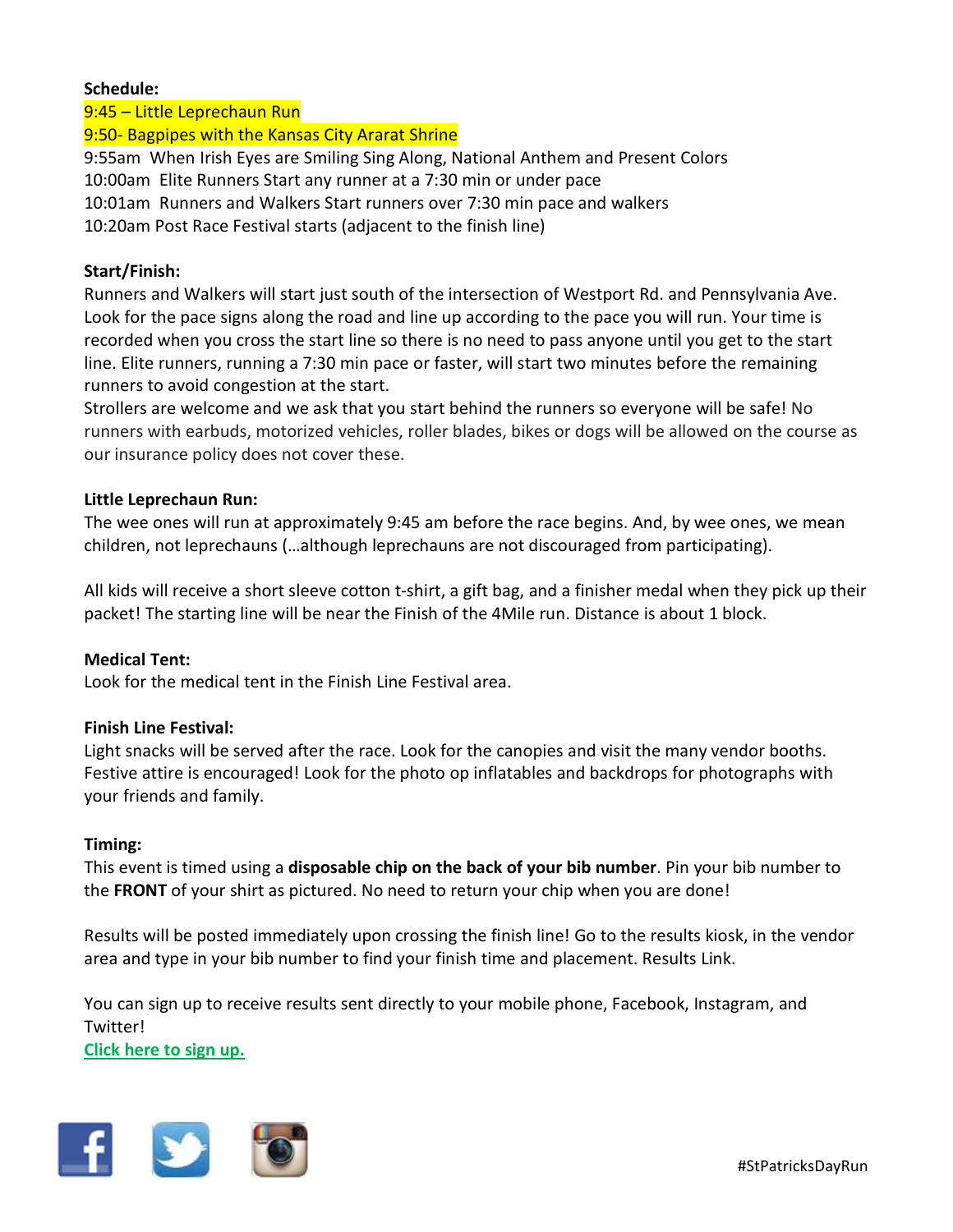### **Awards:**

The Kansas City Running Club is pulling some awesome awards out of their pot of gold for those lads and lassies that have an extra kick in their steps on race morning, including some from Garry Gribbles Running Sports.

There will be awards for Top 3 overall male & female finishers, as well at the top 3 male & female finishers in the following age groups: 9 & under, 10-14, 15-19, 20-24, 25-29, 30-34, 35-39, 40-44, 45-49, 50-54, 55-59, 60-64, 65-69, 70-74, 75-79, 80+. But the good news is that last place still means you get a finisher medal!

If you win overall or in your age group and want to receive your award without waiting for the awards ceremony, please come to the awards table adjacent to the finish line.

#### **Virtual Race:**

If you are participating in the race as a virtual participant, you or a friend can pick up your packet, shirt and finisher medal at packet pickup. Tell the volunteers you are a virtual runner and do not pick up a bib number with a timing chip. Complete the distance whenever and wherever it is convenient for you. If you are unable to pick up your packet, email [KCrunningclub@gmail.com.](mailto:KCrunningclub@gmail.com) We will make arrangements for you to pick it up at the Kansas City Running Club's office at 208 W 79th St, KC, MO 64114 beginning the Tuesday after the race. **Email before you stop by.** 

If you did not originally sign up for the virtual race but need to switch to the virtual option, shoot us an email at info@resultskc.com as soon as possible or let us know at packet pickup.

Thank you to our many generous sponsors! Westport Regional Business League Garry Gribbles Running Sports Gambal's Social Club Kelly's Westport Inn Elite Chiropracti